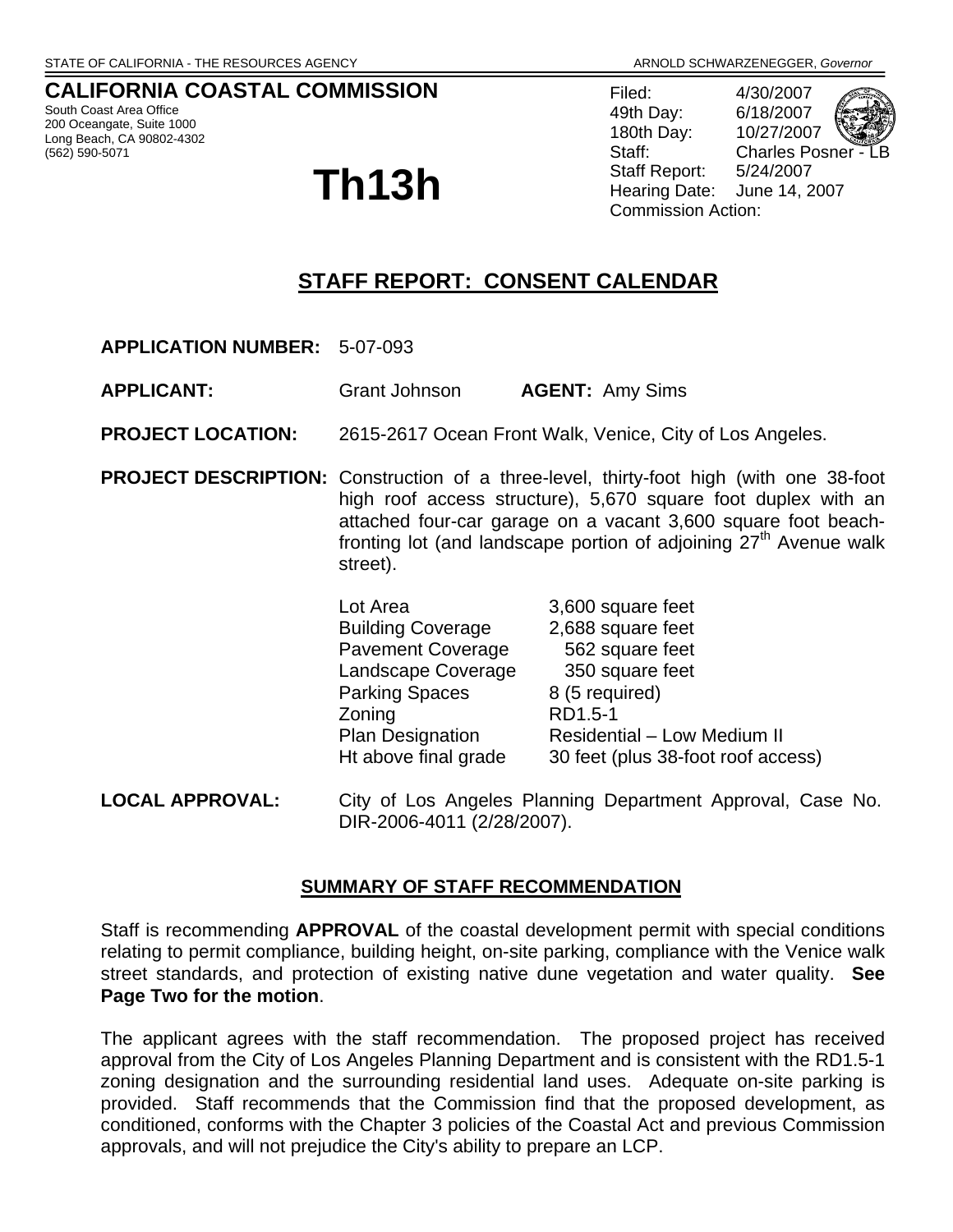## **SUBSTANTIVE FILE DOCUMENTS:**

- 1. City of Los Angeles certified Venice Land Use Plan, 6/14/2001.
- 2. Coastal Development Permit 5-03-520 (Ennis: 2911 OFW).
- 3. Coastal Development Permit 5-04-150 (Binder: 2703 OFW).
- 4. Coastal Development Permit 5-05-178 (Targon: 3009 OFW).
- 5. Coastal Development Permit 5-06-209 (Rudisill: 3003 OFW).
- 6. Coastal Development Permit Application 5-07-137 (Johnson: 2611 OFW).

## **STAFF RECOMMENDATION:**

The staff recommends that the Commission adopt the following resolution to **APPROVE** the coastal development permit application with special conditions:

## **MOTION:** *"I move that the Commission approve the coastal development permit applications included on the consent calendar in accordance with the staff recommendations."*

Staff recommends a **YES** vote. Passage of this motion will result in approval of all the permits included on the consent calendar. An affirmative vote by a majority of the Commissioners present is needed to pass the motion.

## **I. Resolution: Approval with Conditions**

The Commission hereby **APPROVES** a coastal development permit for the proposed development and adopts the findings set forth below on grounds that the development as conditioned will be in conformity with the policies of Chapter 3 of the Coastal Act and will not prejudice the ability of the local government having jurisdiction over the area to prepare a Local Coastal Program conforming to the provisions of Chapter 3 of the Coastal Act. Approval of the permit complies with the California Environmental Quality Act because either 1) feasible mitigation measures and/or alternatives have been incorporated to substantially lessen any significant adverse effects of the development on the environment, or 2) there are no further feasible mitigation measures or alternatives that would substantially lessen any significant adverse impacts of the development on the environment.

## **II. Standard Conditions**

- 1. Notice of Receipt and Acknowledgment. The permit is not valid and development shall not commence until a copy of the permit, signed by the permittee or authorized agent, acknowledging receipt of the permit and acceptance of the terms and conditions, is returned to the Commission office.
- 2. Expiration. If development has not commenced, the permit will expire two years from the date this permit is reported to the Commission. Development shall be pursued in a diligent manner and completed in a reasonable period of time. Application for extension of the permit must be made prior to the expiration date.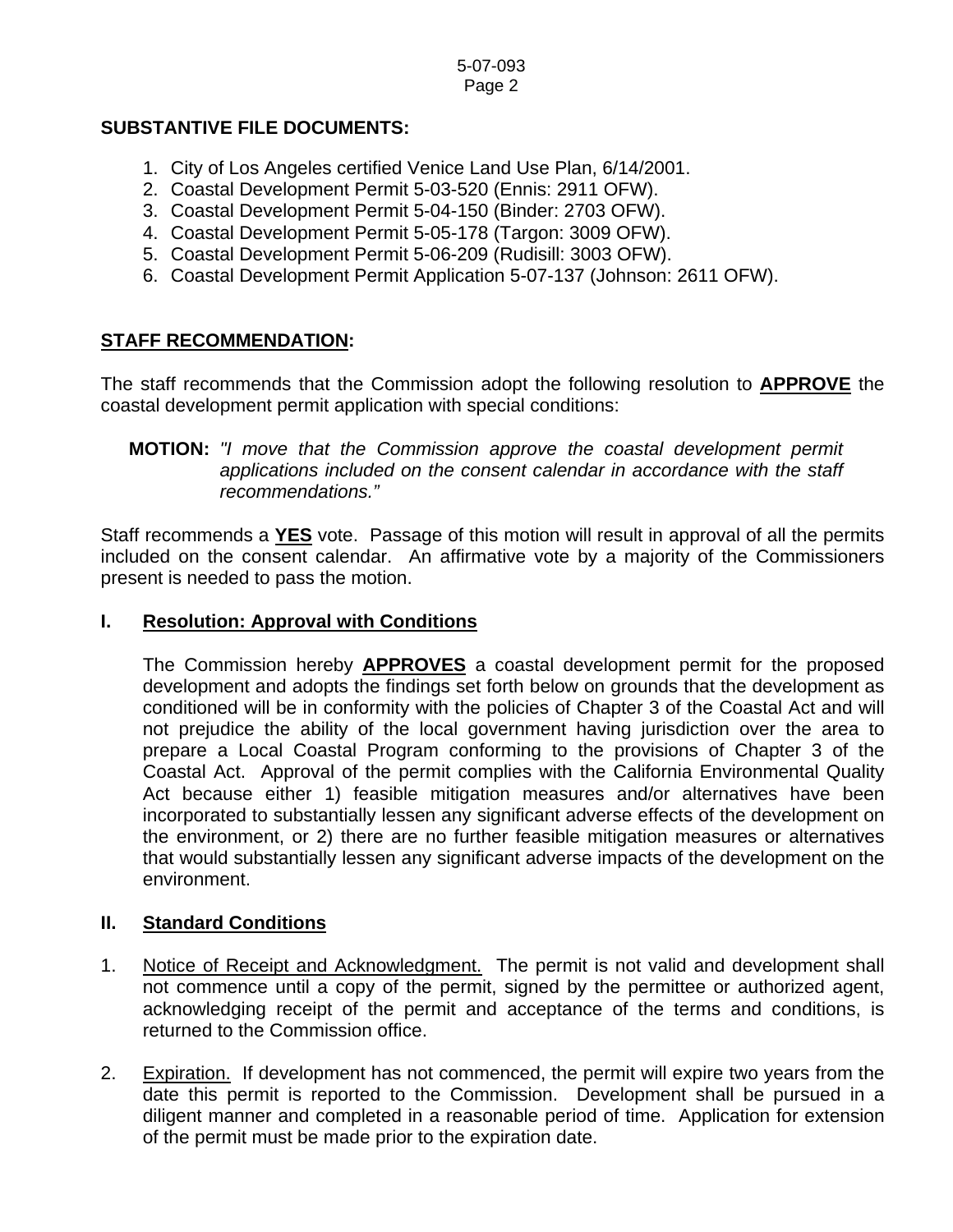#### 5-07-093 Page 3

- 3. Interpretation. Any questions of intent or interpretation of any condition will be resolved by the Executive Director or the Commission.
- 4. Assignment. The permit may be assigned to any qualified person, provided assignee files with the Commission an affidavit accepting all terms and conditions of the permit.
- 5. Terms and Conditions Run with the Land. These terms and conditions shall be perpetual, and it is the intention of the Commission and the permittee to bind all future owners and possessors of the subject property to the terms and conditions.

## **III. Special Conditions**

#### 1. Approved Development - Permit Compliance

Coastal Development Permit 5-07-093 approves the construction of a thirty-foot high duplex and the improvement of a portion of the fronting  $27<sup>th</sup>$  Avenue right-of-way. All development must occur in strict compliance with the proposal as set forth in the application, subject to the special conditions. Any proposed change or deviation from the approved plans shall be submitted to the Executive Director to determine whether an amendment to this permit is necessary pursuant to the requirements of the Coastal Act and the California Code of Regulations. No changes to the approved plans shall occur without a Commission amendment to this coastal development permit unless the Executive Director determines that no amendment is required.

## 2. Parking

 The proposed on-site parking supply (four-car garage plus at least one unenclosed guest parking space) shall be provided and maintained on the site shown on **Exhibit #5 of the 5/24/07** staff report. Vehicular access to the on-site parking shall be taken only from Speedway Alley. Private parking on the 27<sup>th</sup> Avenue right-of-way is not permitted.

## 3. Building Height

The roof of the approved structure shall not exceed thirty feet (30') in elevation above the Ocean Front Walk right-of-way. Roof deck railings of an open design shall not exceed 42 inches above the thirty-foot roof height limit. Chimneys, exhaust ducts, ventilation shafts and other similar devices essential for building function may extend up to thirty-five feet (35') in elevation above the Ocean Front Walk right-of-way. This permit approves one roof access structure (stairway enclosure) with a footprint of less than one hundred square feet and a height of 38 feet (measured from the elevation of the Ocean Front Walk right-of-way).

# 4. 27<sup>th</sup> Avenue Walk Street – Encroachment onto the Right-of-Way

The proposed development shall not interfere with public pedestrian access to and along the public accessway that runs down the center of the  $27<sup>th</sup>$  Avenue right-of-way. In order to enhance visual quality, preserve the water quality, and to provide a transitional zone between the 27<sup>th</sup> Avenue public accessway and the private dwelling, the proposed private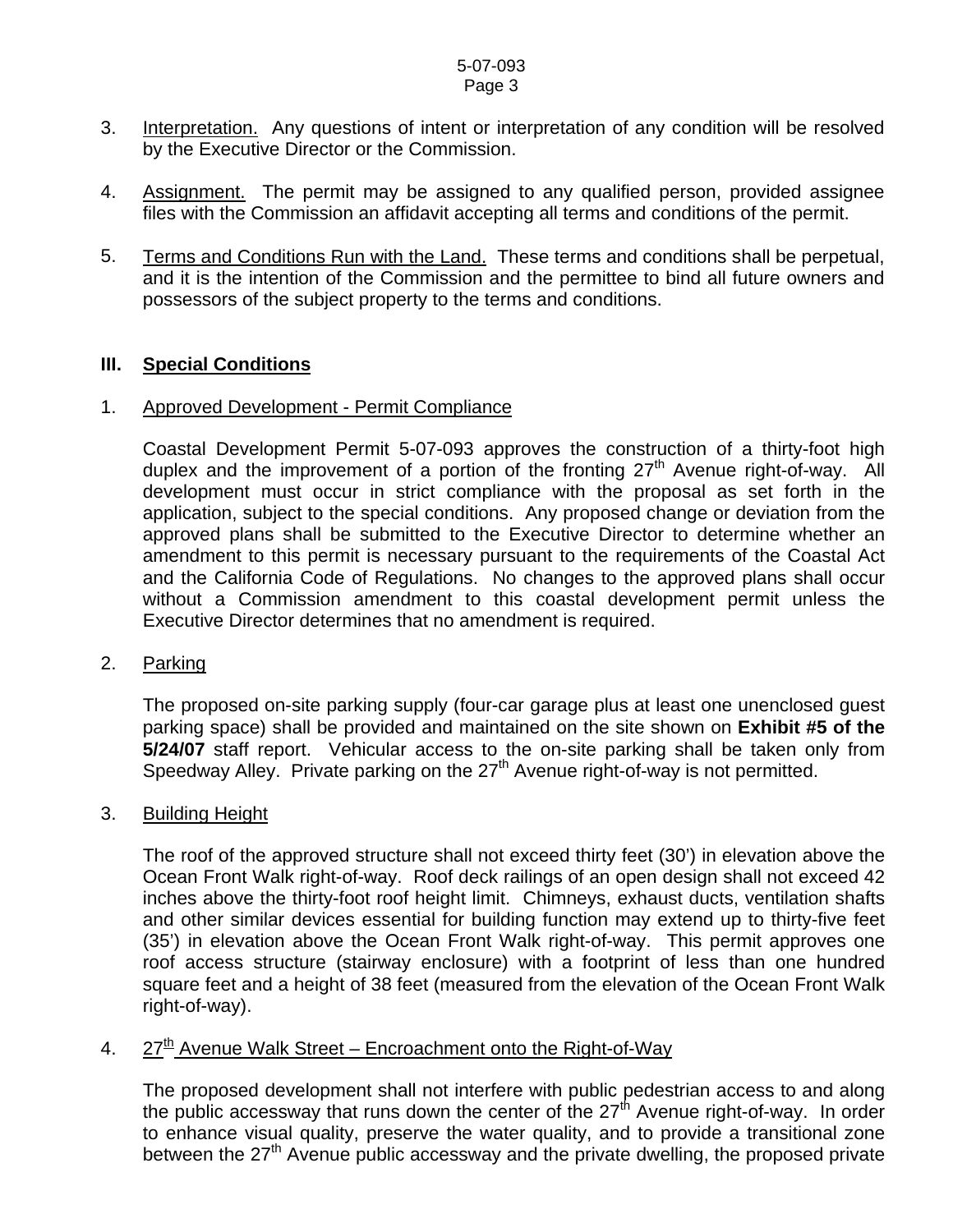use and development of part of the  $27<sup>th</sup>$  Avenue public right-of-way (i.e., encroachment area) is required as follows:

- A. Native dune vegetation that currently exists on the right-of-way encroachment area (i.e., the area situated between the  $27<sup>th</sup>$  Avenue accessway and the applicant's property line) shall be protected and preserved in place. Prior to any disturbance of the vegetation that currently exists in the right-of-way, a qualified biologist shall survey the encroachment area and prepare a landscape plan that identifies the types and location of all existing native vegetation. The permittee shall ensure that the areas of existing native dune vegetation are protected from disturbance during the implementation of the approved project.
- B. The area situated between the  $27<sup>th</sup>$  Avenue accessway and the applicant's property line (i.e., the project area within the  $27<sup>th</sup>$  Avenue right-of-way) shall not be used for project staging, equipment storage or parking of vehicles.
- C. The area situated between the  $27<sup>th</sup>$  Avenue accessway and the applicant's property line (i.e., the project area within the  $27<sup>th</sup>$  Avenue right-of-way) shall be maintained as a permeable landscaped area. Only native plants and noninvasive and low water use plants compatible with the preservation of the existing native dune vegetation shall be used to landscape the portion of the encroachment area that is not already covered by the existing native plants.
- D. No new trees or shrubs over 48 inches in height are permitted in the right-of-way. All trees and shrubs in the right-of-way shall be maintained at a height of 48 inches or less.
- E. Private parking on the  $27<sup>th</sup>$  Avenue right-of-way is not permitted. In order to prevent vehicular access on the portion of the project site situated within the  $27<sup>th</sup>$ Avenue right-of-way, the permittee shall maintain a decorative fence (e.g. split rail, picket or rustic) not exceeding 42 inches in height to enclose the area situated between the  $27<sup>th</sup>$  Avenue accessway and the permittee's property line  $(i.e., enclose the project area situated within the  $27<sup>th</sup>$  Avenue right-of-way).$

**PRIOR TO ISSUANCE OF THE COASTAL DEVELOPMENT PERMIT**, the applicant shall submit, for the review and approval of the Executive Director, a revised landscape plan for the portion of the proposed development situated within the  $27<sup>th</sup>$  Avenue right-ofway that complies with the requirements of this condition. The permittee shall undertake and maintain the development in conformance with the approved final plans. Any proposed change to the approved plans shall be reported to the Executive Director in order to determine if the proposed change shall require a permit amendment pursuant to the requirements of the Coastal Act and the California Code of Regulations. No change to the approved plan shall occur without a Commission amendment to this coastal development permit unless the Executive Director determines that no amendment is required.

## 5. Ocean Front Walk

Private use or development of the public right-of-way of Ocean Front Walk is not permitted. Unpermitted off-site development includes, but is not limited to, building overhangs, walls, fences, equipment storage, landscaping and posting of signs.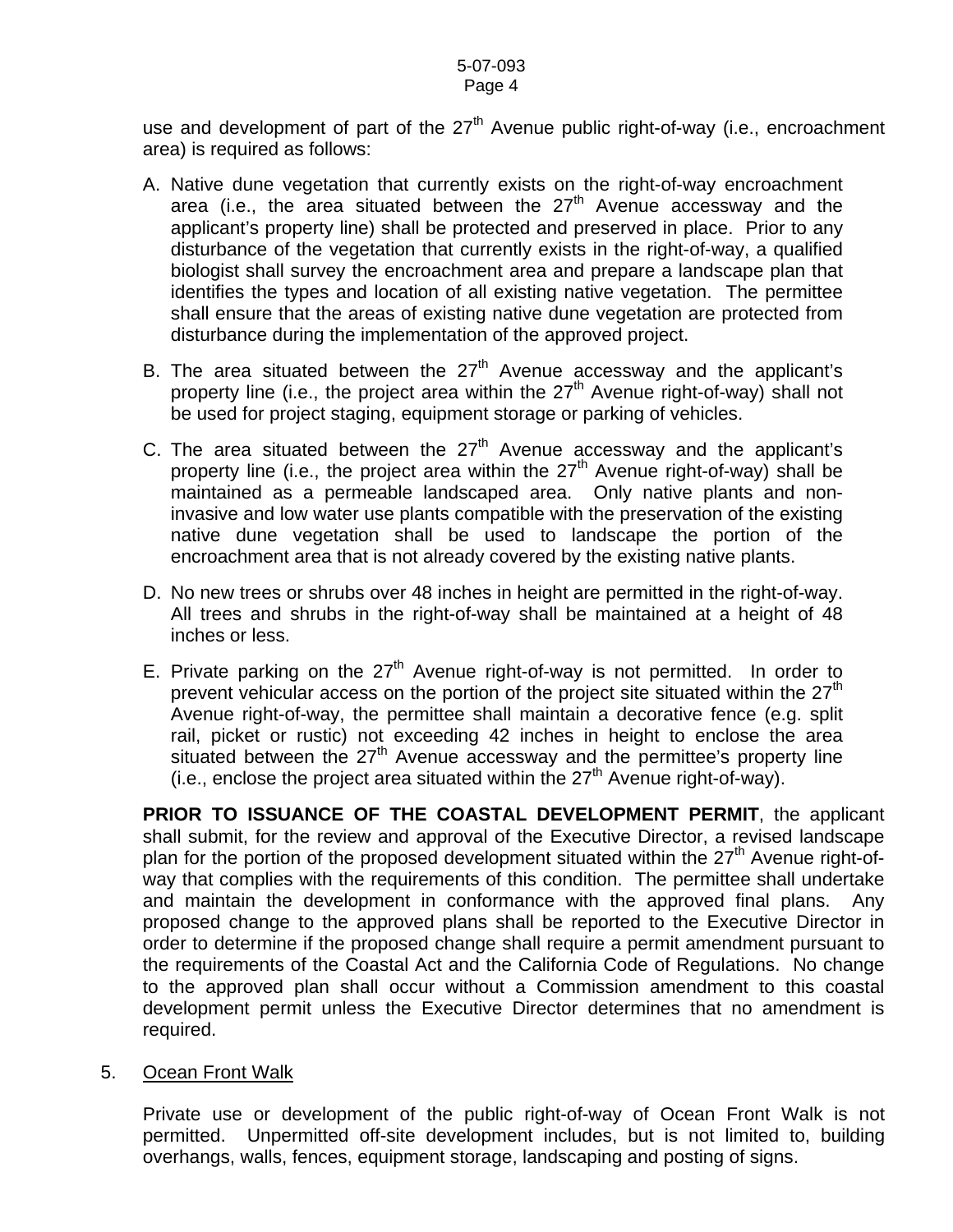# 6. Construction Responsibilities and Debris Removal

- A. No construction materials, equipment, debris, or waste will be placed or stored where it may be subject to wave, wind, or rain erosion and dispersion.
- B. No construction materials, equipment, debris, or waste will be placed or stored on the beach or boardwalk areas seaward of the applicant's private property.
- C. Any and all demolition/construction material shall be removed from the site within ten days of completion of demolition/construction and disposed of at an appropriate location.
- D. Erosion control/sedimentation Best Management Practices (BMPs) shall be used to control sedimentation impacts to coastal waters during construction. BMPs shall include, but are not limited to: placement of sand bags around drainage inlets to prevent runoff/sediment transport into the sea and a pre-construction meeting to review procedural and BMP guidelines.
- E. The applicant shall dispose of all demolition and construction debris resulting from the proposed project at an appropriate location. If the disposal site is located within the coastal zone, a coastal development permit or an amendment to this permit shall be required before disposal can take place.

# **IV. Findings and Declarations**

The Commission hereby finds and declares:

# **A. Project Description**

The applicant proposes to develop a vacant beach-fronting lot with a new three-level, 5,670 square foot duplex (See Exhibits). The proposed project includes approximately 199 cubic yards of excavation. Parking for the proposed duplex would be provided by a four-car garage on the ground floor of the structure and four unenclosed guest parking spaces (Exhibit #5). Vehicular access to the on-site parking supply is provided by Speedway, the rear alley.

The project site is a 3,600 square foot lot situated on the inland side of Ocean Front Walk, the paved public walkway ("Venice Boardwalk") that separates the private properties of the residential neighborhood from the open sandy public beach. The Venice Pier is four blocks south of the site (Exhibit #2). The immediate neighborhood is comprised of a variety of old and new multi-unit residential structures that vary in height between twenty and forty feet.

The roof of the proposed duplex is thirty feet high, with one 38-foot high roof access structure (stairway enclosure) to provide access to the proposed roof deck (Exhibit #6). A roof access structure (e.g., stairway enclosure or elevator tower) is a part of a structure that is allowed to exceed the building height limit (by up to ten feet). Policy I.A.1.a of the certified City of Los Angeles Land Use Plan (LUP) for Venice states that each residence may have one stairway enclosure, not exceeding one hundred square feet in area, which extends up to ten feet above the height limit.

The proposed project has been approved by the City of Los Angeles Planning Department (Case #DIR-2006-4011) and is consistent with the RD1.5-1 zoning designation and the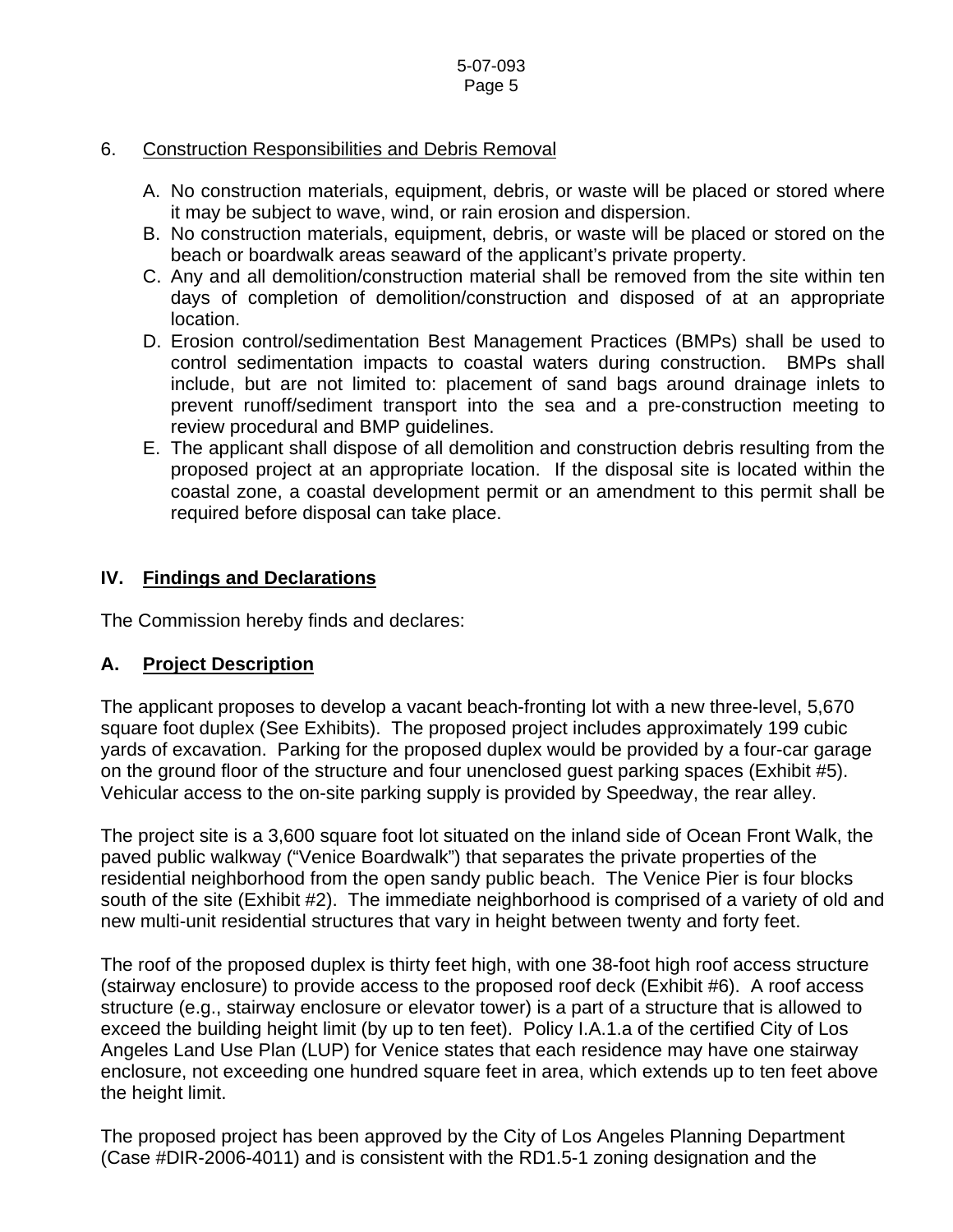surrounding land uses. The proposed duplex conforms to the Commission's two-unit density limit for the site, and the proposed project provides adequate on-site parking (four-car garage plus guest parking). The proposed project, with its thirty-foot high roof, conforms to the thirtyfoot height limit for flat-roofed structures in North Venice. The proposed project incorporates best management practices (BMPs) to improve water quality in the watershed, including the minimization of impervious surfaces on the project site (approximately 350 square feet of permeable landscaped area will be maintained on the applicant's property).

# Venice Walk Street - 27<sup>th</sup> Avenue

The proposed project includes the improvement (landscaping) of a portion of the adjoining  $27<sup>th</sup>$ Avenue walk street (Exhibit #5). The Venice walk streets are a vital public access and recreation resource. The walk streets in North Venice, Marina Peninsula and Milwood neighborhoods of Venice are among the most pleasant pedestrian amenities in Los Angeles and many of them provide excellent vertical access to the beach. The Venice walk streets are generally typical of a number of southern California beach communities that were originally developed with weekend beach cottages early in the twentieth century when streetcars served these communities. Walk streets generally have narrow, pedestrian friendly walkways down the middle of the right-of-way, with landscaped "front yards" that encroach into the right-of-way up to the edge of the open public walkway that runs along the center of the right-of-way. It is a goal of the Coastal Commission and the City to protect these public resources. The certified Venice LUP provides specific guidance for the Commission's interpretation of the relevant Chapter 3 policies when reviewing development in and along the walk streets (See LUP Policies II.C.7, II.C.10 and II.C.11).

The project site abuts 27<sup>th</sup> Avenue, a 36-foot wide City right-of-way designated as a walk street by the certified Venice LUP (Exhibit #3). Vehicles are prohibited on 27<sup>th</sup> Avenue. Direct pedestrian access to the beach is provided by a twelve-foot wide concrete walkway that runs down the center of the walk street. The applicant proposes to landscape and maintain the existing twelve-foot wide landscaped encroachment area within the  $27<sup>th</sup>$  Avenue right-of-way (situated between the  $27<sup>th</sup>$  Avenue accessway and the applicant's property line) as required by the certified Venice LUP (Exhibit #5).

The encroachment area on the abutting  $27<sup>th</sup>$  Avenue right-of-way, which is currently enclosed by a fence, is a flat 12'x 90' sand area partially covered with native dune vegetation (*Ambrosia chamissonis –* commonly known as ragweed, bur-sage, beach bur or beach burweed). *Ambrosia chamissonis* is a dominant dune plant member and dunes in Southern California are a rare habitat type. This plant, however, is not a state or federal rare, threatened, or endangered species and is not a California Native Plant Society listed plant. Nonetheless, the permit is conditioned to require that the native vegetation on the public right-of-way be preserved in place and protected (Special Condition Four). Special Condition Four also requires that the proposed project comply with all of the standards set forth by the certified Venice LUP for walk street encroachments, including the 42-inch fence/wall height limit.

As conditioned, the proposed project is consistent with community character, and will have no negative effects on visual resources or coastal access. The proposed project, as conditioned, is consistent with the Chapter 3 policies of the Coastal Act, the policies of the certified Venice LUP, and previous Commission approvals, and approval of the project as conditioned would not prejudice the City's ability to prepare an LCP.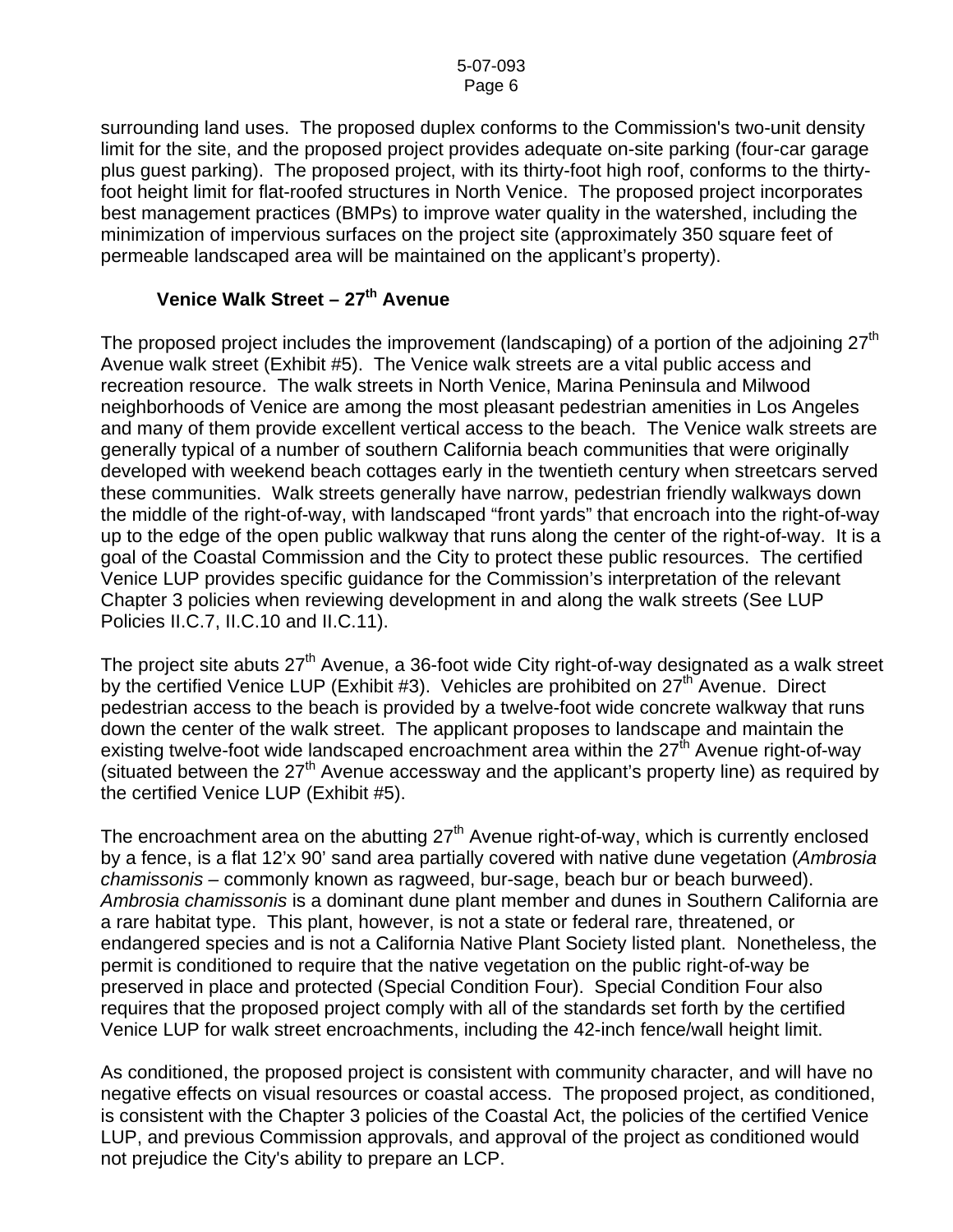# **B. Public Access**

As conditioned, the proposed development will not have any new adverse impact on public access to the coast or to nearby recreational facilities. Thus, as conditioned, the proposed development conforms with Sections 30210 through 30214, Sections 30220 through 30224, and 30252 of the Coastal Act.

# **C. Public Recreation**

The proposed development, as conditioned, does not interfere with public recreational use of coastal resources. The proposed development, as conditioned, protects coastal areas suited for recreational activities. Therefore, the Commission finds that the proposed development, as conditioned, is in conformity with Sections 30210 through 30214 and Sections 30220 through 30223 of the Coastal Act regarding the promotion of public recreational opportunities.

# **D. Marine Resources and Water Quality**

The proposed work will be occurring in a location where there is a potential for a discharge of polluted runoff from the project site into coastal waters. The storage or placement of construction material, debris, or waste in a location where it could be carried into coastal waters would result in an adverse effect on the marine environment. To reduce the potential for construction and post-construction related impacts on water quality, the Commission imposes special conditions requiring, but not limited to, the appropriate storage and handling of construction equipment and materials to minimize the potential of pollutants to enter coastal waters and for the use of on-going best management practices following construction. As conditioned, the Commission finds that the development conforms with Sections 30230 and 32031 of the Coastal Act.

## **E. Development**

The development is located within an existing developed area and, as conditioned, will be compatible with the character and scale of the surrounding area, has been designed to assure structural integrity, and will avoid cumulative adverse impacts on public access. Therefore, the Commission finds that the development, as conditioned, conforms with Sections 30250, 30251, 30252, 30253 and the public access provisions of the Coastal Act.

# **F. Local Coastal Program**

Coastal Act section 30604(a) states that, prior to certification of a local coastal program ("LCP"), a coastal development permit can only be issued upon a finding that the proposed development is in conformity with Chapter 3 of the Act and that the permitted development will not prejudice the ability of the local government to prepare an LCP that is in conformity with Chapter 3. The City of Los Angeles Land Use Plan (LUP) for Venice was effectively certified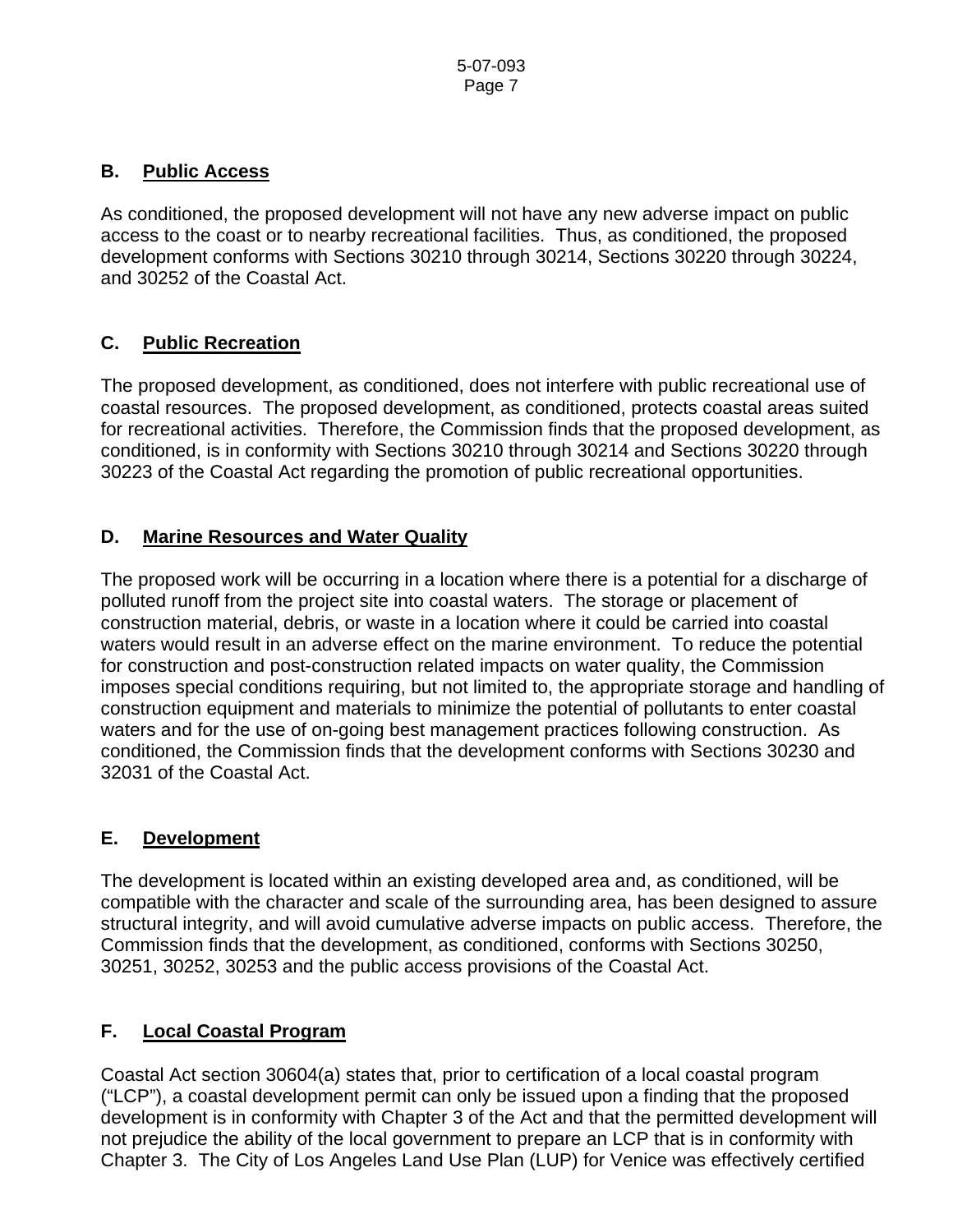on June 14, 2001. As conditioned, the proposed development is consistent with Chapter 3 of the Coastal Act and with the certified Land Use Plan for the area. Approval of the project, as conditioned, will not prejudice the ability of the local government to prepare an LCP that is in conformity with the provisions of Chapter 3 of the Coastal Act.

# **G. California Environmental Quality Act (CEQA)**

As conditioned, there are no feasible alternatives or feasible mitigation measures available which would substantially lessen any significant adverse effect which the activity may have on the environment. Therefore, the Commission finds that the proposed project, as conditioned to mitigate the identified impacts, is the least environmentally damaging feasible alternative and can be found consistent with the requirements of the Coastal Act to conform to CEQA.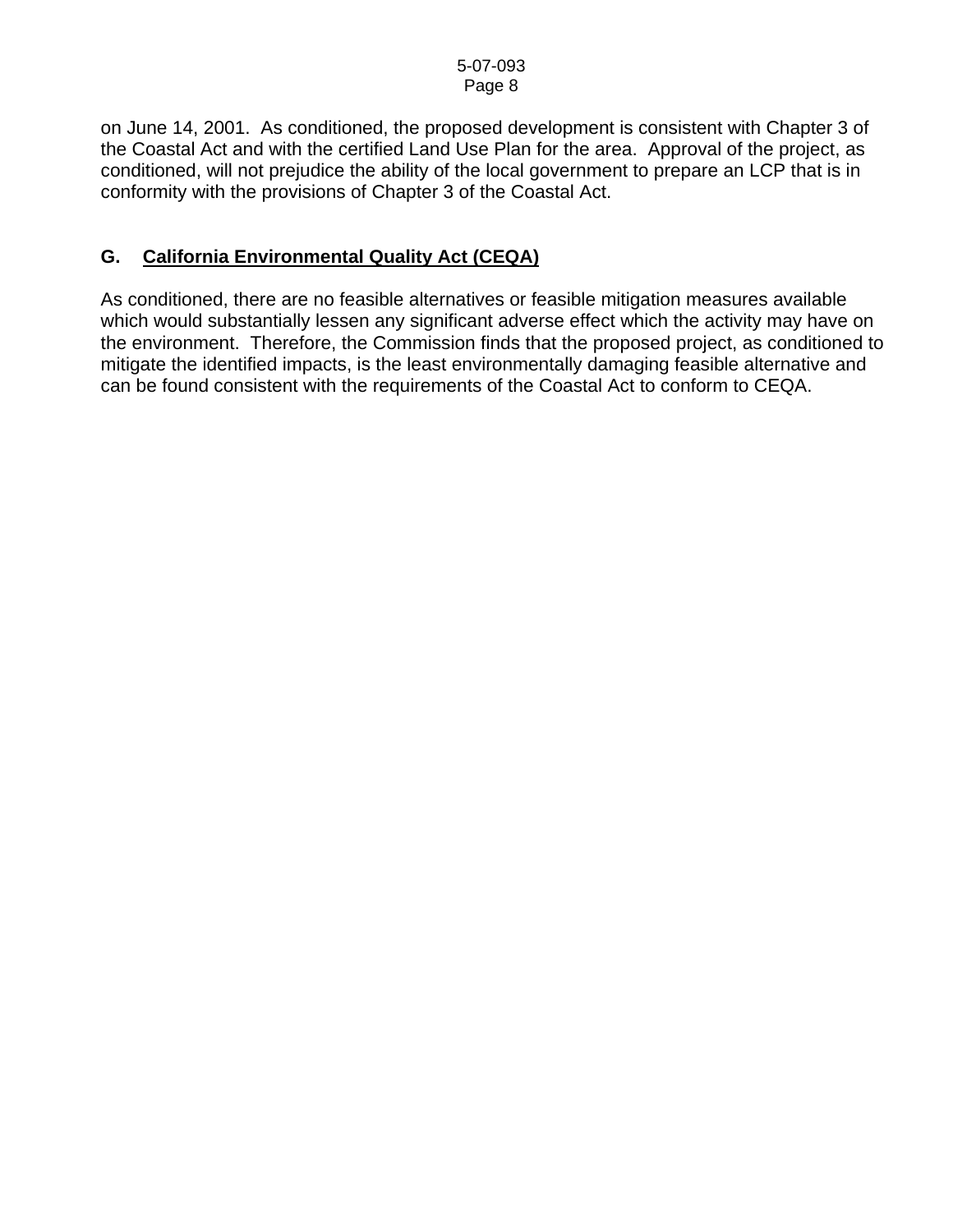

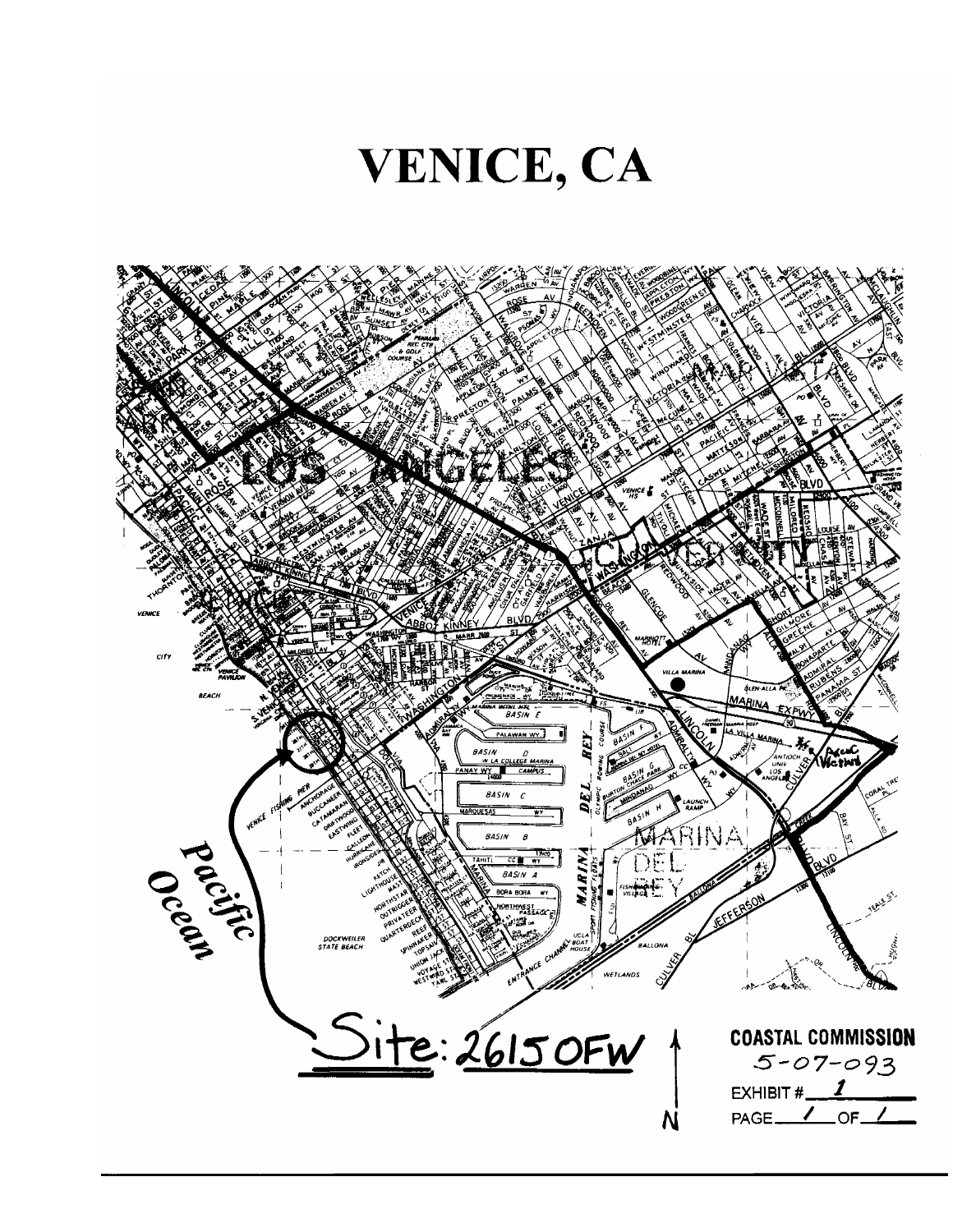

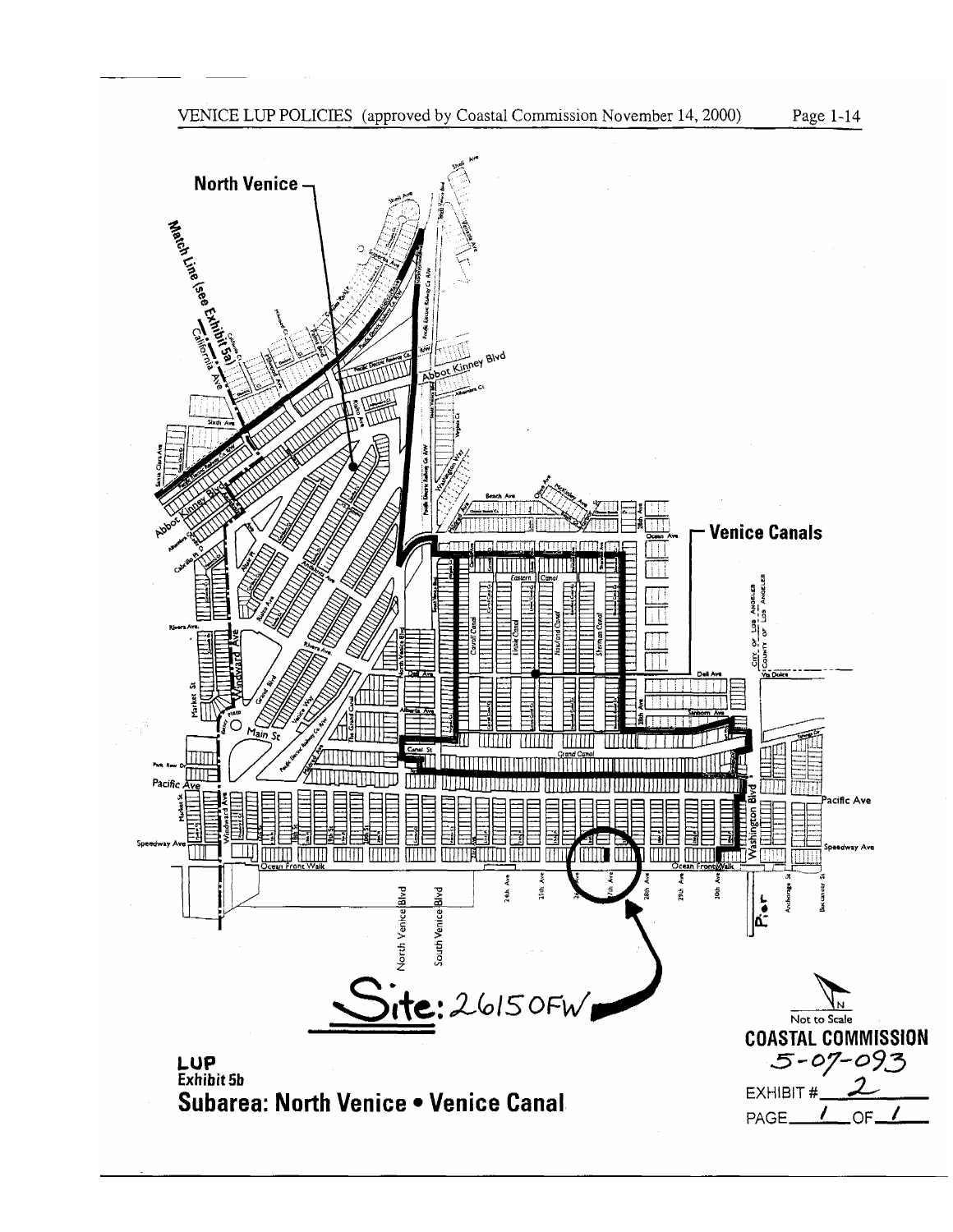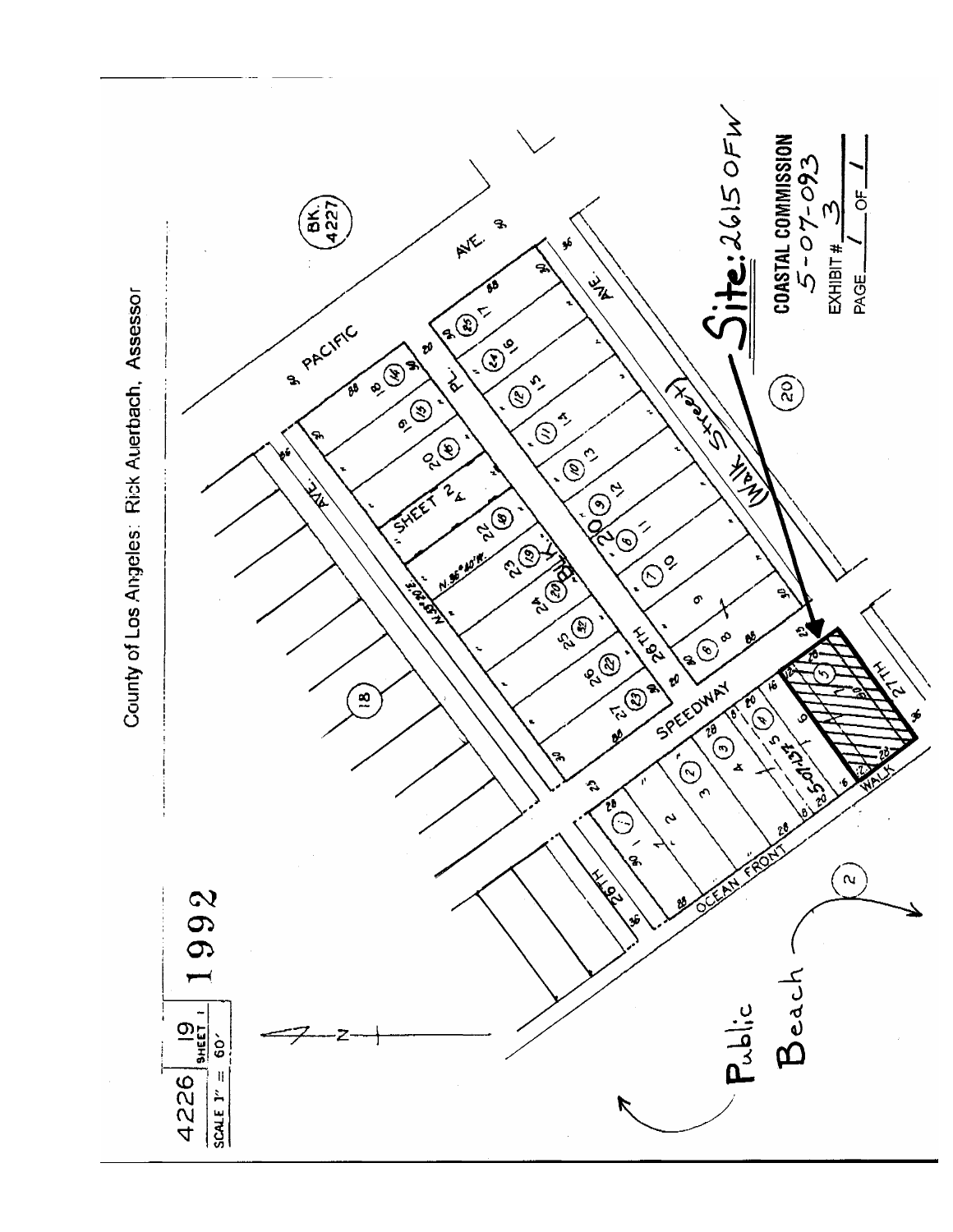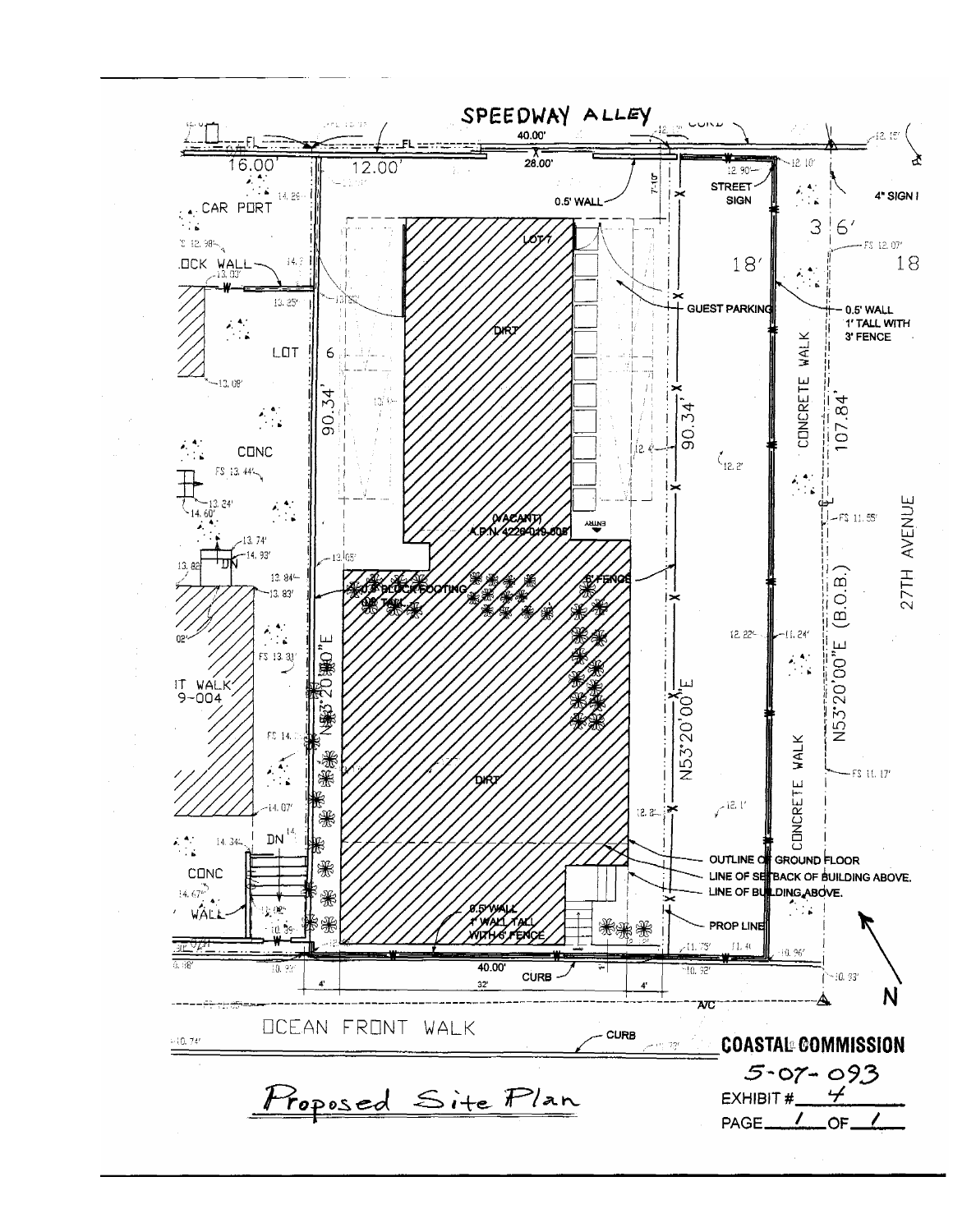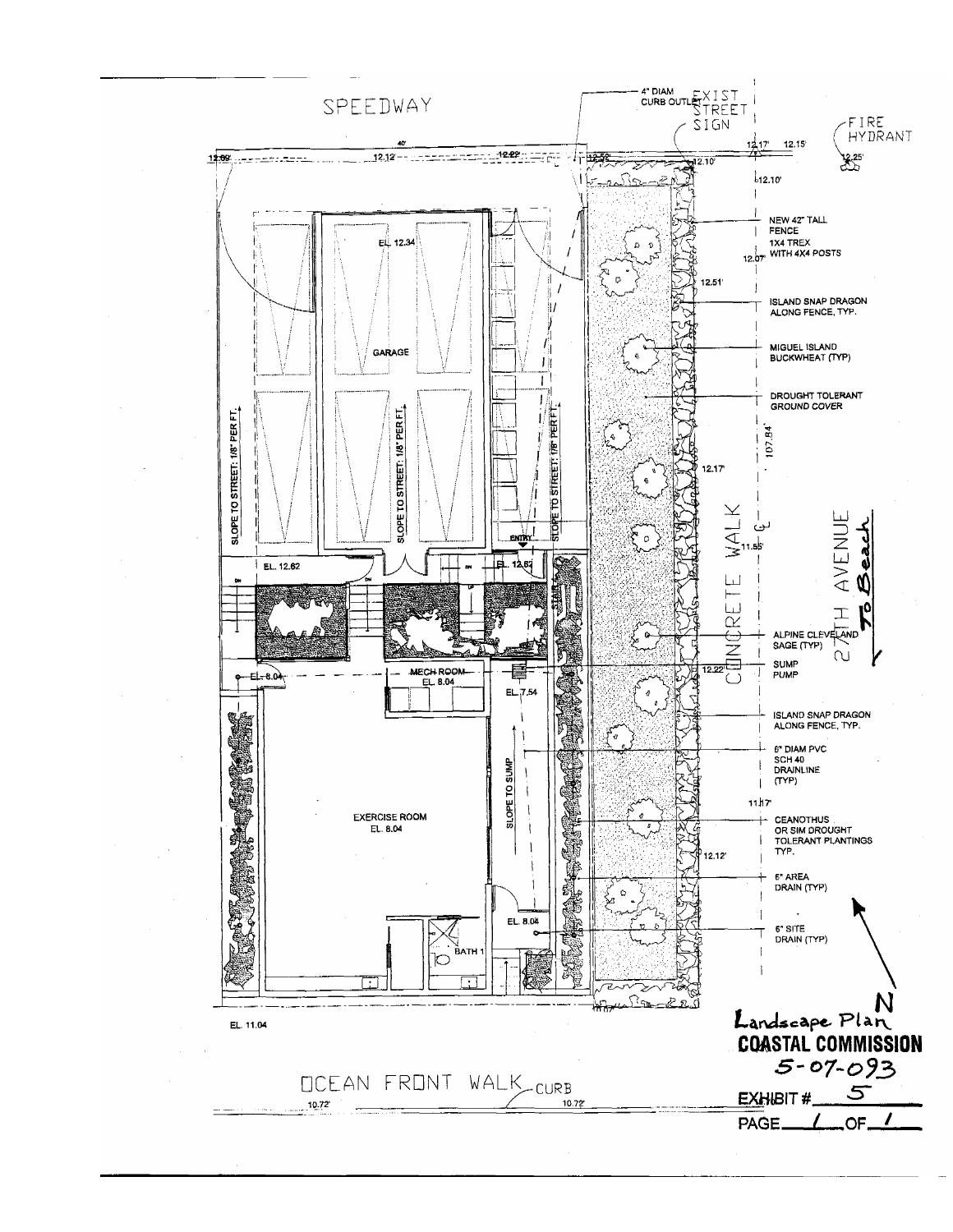